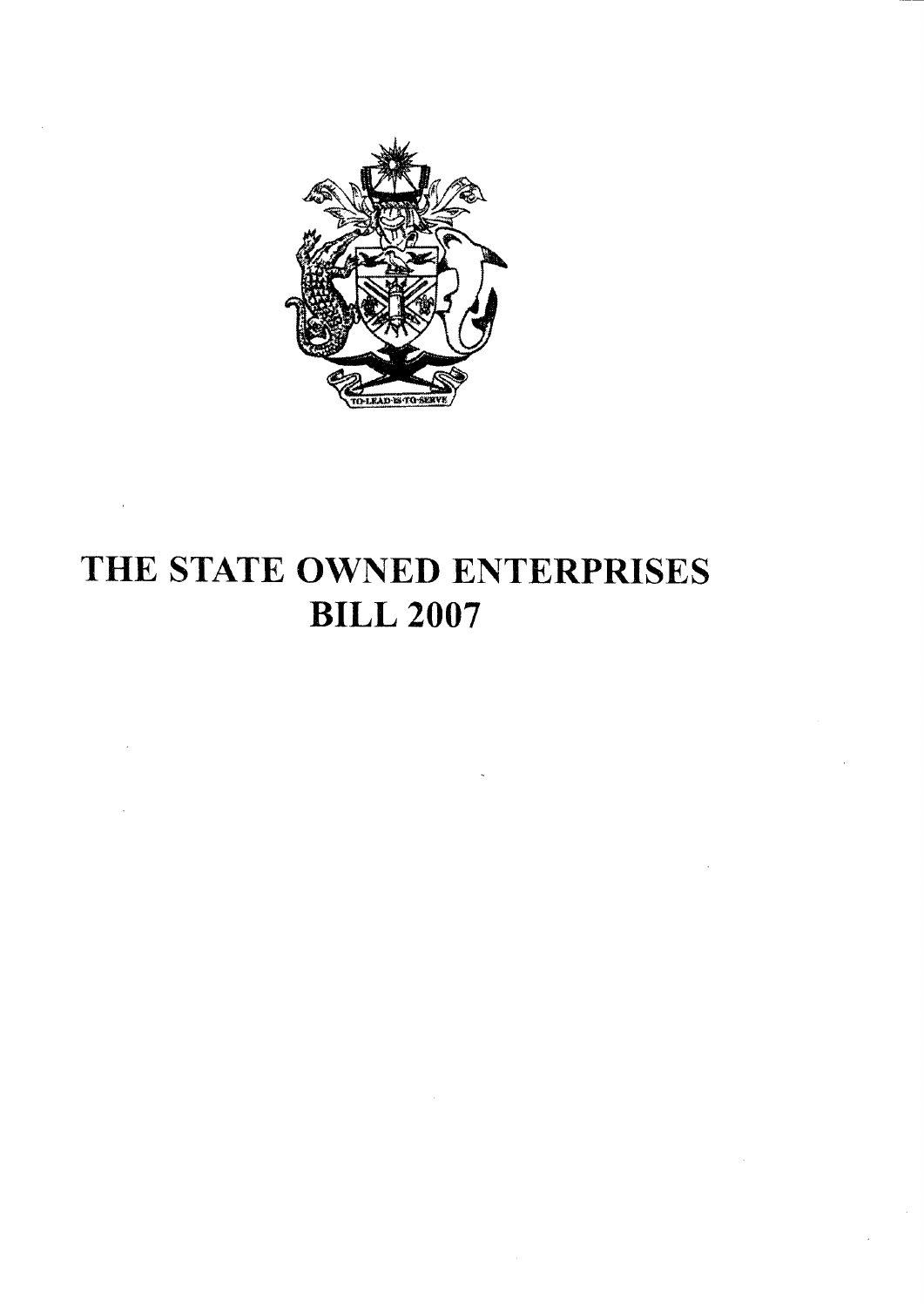

# THE STATE OWNED ENTERPRISES **BILL 2007**

 $\mathbf{A}$ 

# **BILL**

# Entitled

AN ACT TO PROMOTE IMPROVED PERFORMANCE OF GOVERNMENT TRADING ACTIVITIES, BY SPECIFYING PRINCIPLES GOVERNING THE OPERATION OF STATE ENTERPRISES; ESTABLISHING REQUIREMENTS FOR THE ACCOUNTABILITY OF STATE ENTERPRISES, AND THE RESPONSIBILITY OF MINISTERS; AND FOR MATTERS CONNECTED THEREWITH OR INCIDENTAL THERETO.

ENACTED by the National Parliament of Solomon Islands.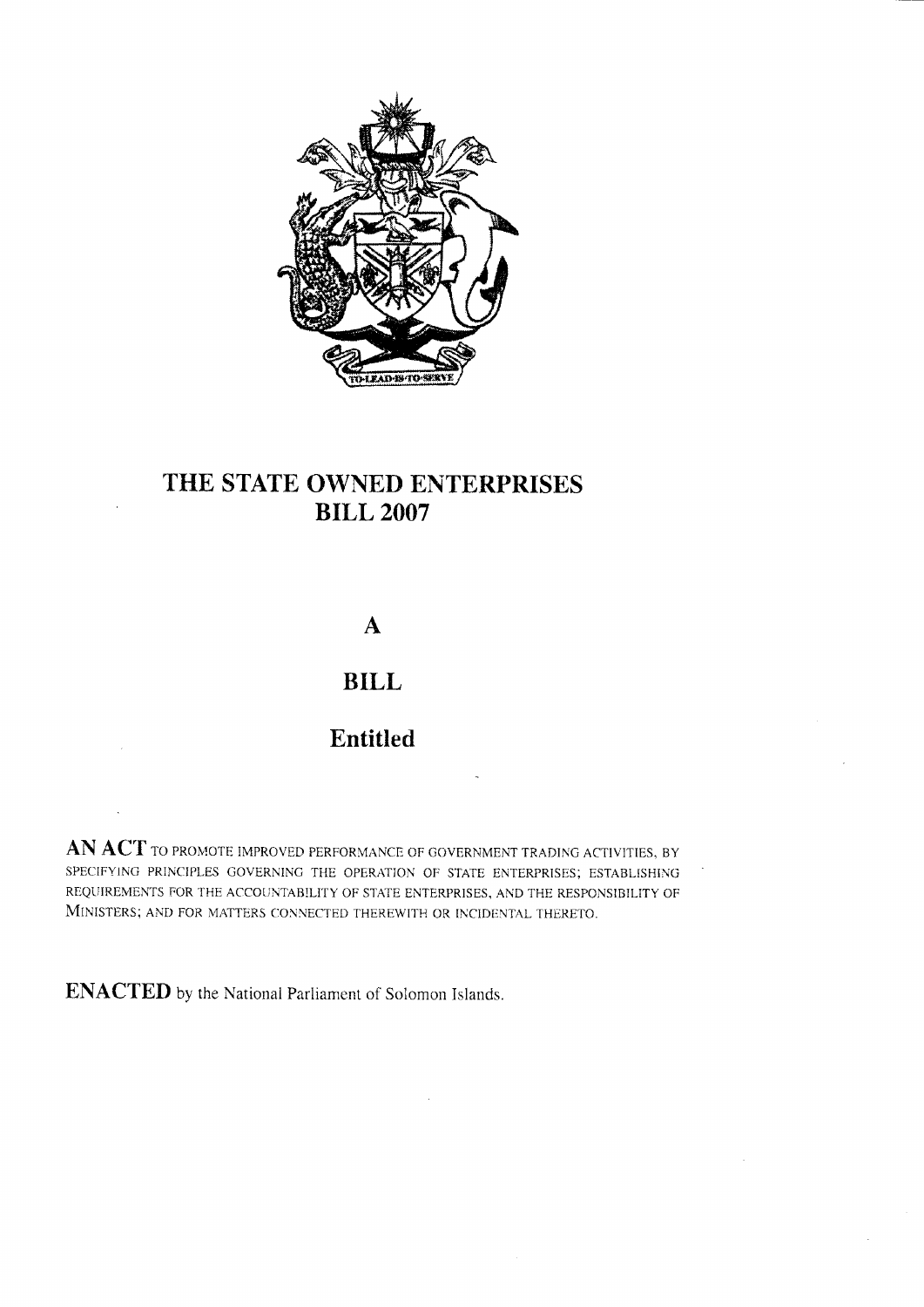# THE STATE OWNED ENTERPRISES BILL 2007

### **ARRANGEMENT OF CLAUSES**

#### **CLAUSE**

#### PART 1 PRELIMINARY

#### $1<sup>1</sup>$ SHORT TITLE AND COMMENCEMENT

- $2.$ **INTERPRETATION**
- ACT TO BIND THE CROWN  $\overline{3}$ .

#### PART II

### PRINCIPAL OBJECTIVE AND ROLES

- $4.$ PURPOSE STATEMENT
- $5<sub>1</sub>$ PRINCIPAL OBJECTIVE TO BE SUCCESSFUL BUSINESS
- 6. DIRECTORS AND THEIR ROLE
- $7.$ **RESPONSIBILITY OF MINISTERS**
- 8. NON-COMMERCIAL ACTIVITIES
- REGULATORY FUNCTIONS 9.

#### PART III

#### OWNERSHIP AND CORPORATE OBJECTIVES

- 10. MINISTERS MAY HOLD SHARES IN STATE OWNED ENTERPRISES
- MINISTERS MAY EXERCISE POWERS IN RELATION TO STATE OWNED  $11<sub>1</sub>$ **ENTERPRISES**
- POWERS OF ACCOUNTABLE MINISTERS IN RESPECT OF STATEMENTS  $12.$ OF CORPORATE OBJECTIVES

#### PART IV **ACCOUNTABILITY**

- $13.$ STATEMENT OF CORPORATE OBJECTIVES
- ANNUAL REPORT, ACCOUNTS, AND DIVIDEND  $14.$
- HALF-YEARLY REPORTS  $15.$
- 16. GOVERNMENT ASSISTANCE TO BE DISCLOSED
- INFORMATION TO BE LAID BEFORE THE NATIONAL PARLIAMENT  $17.$
- INFORMATION TO BE PUBLISHED 18.
- 19. OTHER INFORMATION
- 20. AUDITOR-GENERAL TO BE AUDITOR OF STATE OWNED ENTERPRISES AND SUBSIDIARIES
- $21.$ PROTECTION FROM DISCLOSURE OF SENSITIVE INFORMATION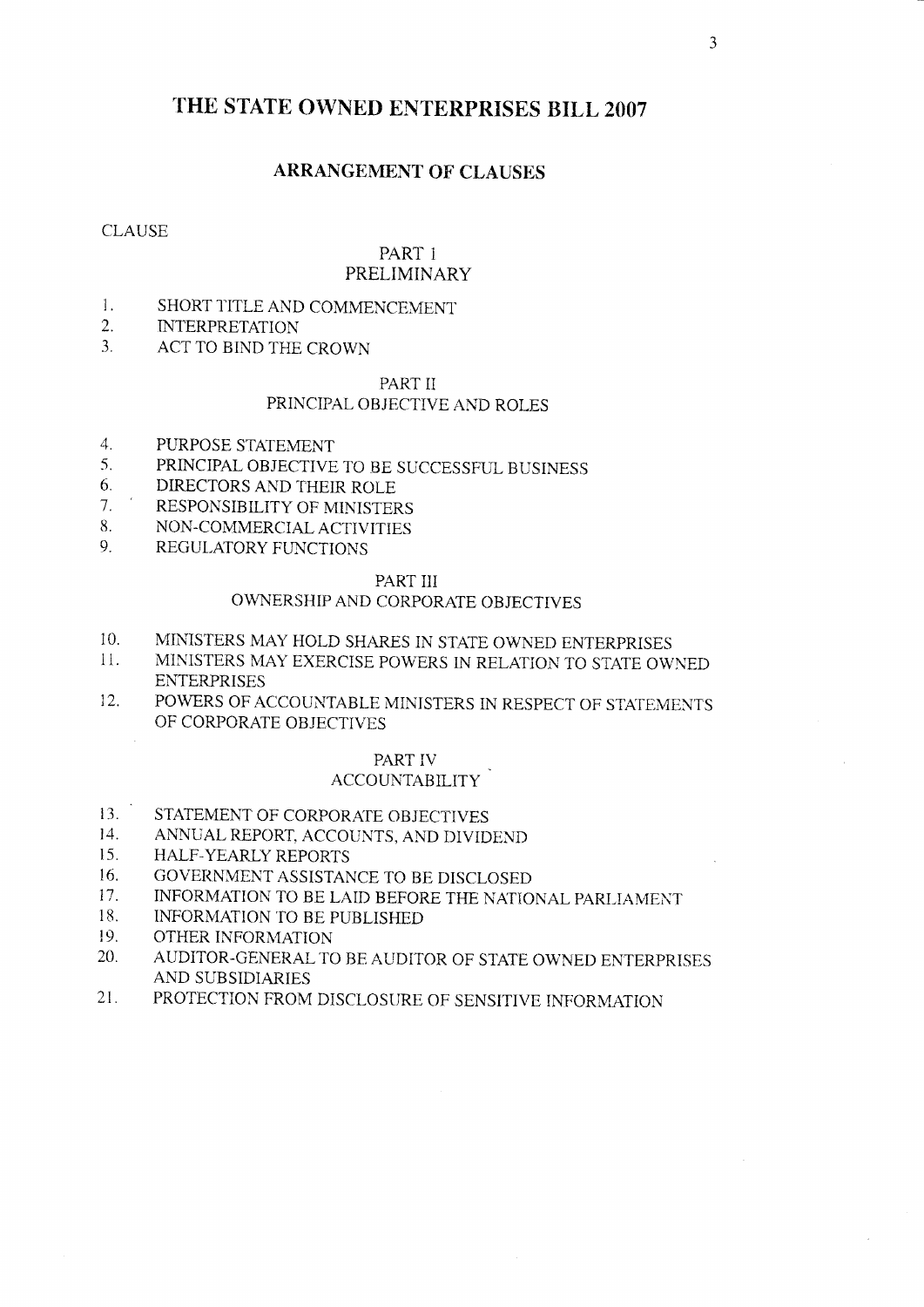# PART V MISCELLANEOUS PROVISIONS

- $22.$ SAVING OF TRANSACTIONS
- 23. PROVISIONS RELATING TO MINISTERS' SHAREHOLDING
- 24. **REGULATIONS**
- $25.$ RELATIONSHIP TO OTHER LEGISLATION
- 26. RELATIONSHIP TO ENABLING ACTS
- 27. TRANSITIONAL PROVISION
- 28. POWER TO ADD TO THE SCHEDULE BY ORDER IN COUNCIL

**SCHEDULE**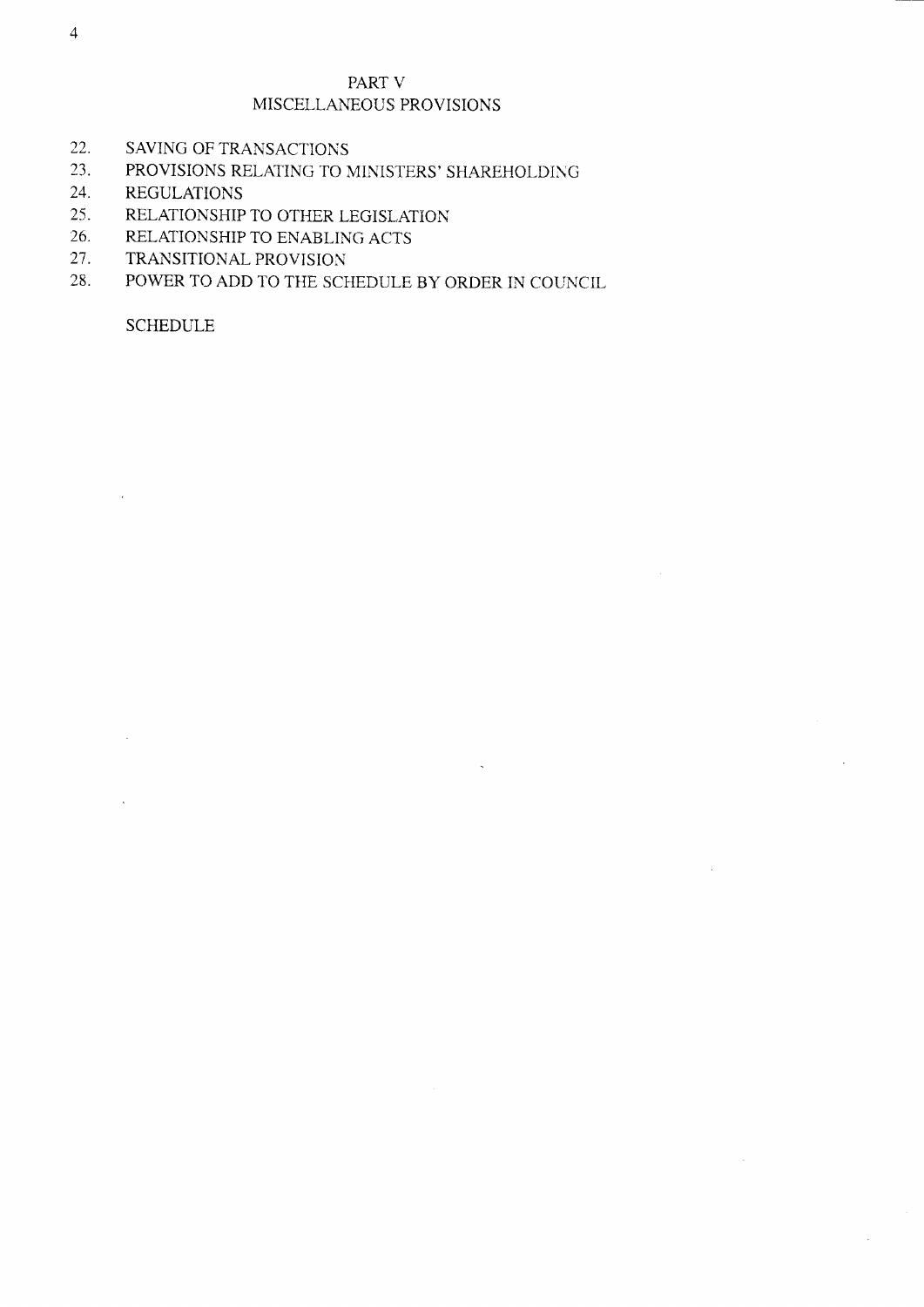Short titie and comencement Interpretation Cap 175 1. (1) This Act may be cited as the State Owned Enterprises Act 2007 and shall come into force on such date as the Minister may appoint by notice published in the Gazette. 2. In this Act, unless the context otherwise requires, - "Accountable Ministers" means the Minister of Finance and the Responsible Minister; "board" means -(a) in relation to a State Owned Enterprise that is a company, the board of directors of the State Owned Enterprise; and (b) in relation ro a State Owned Enterprise that is not a company, the persons occupying the positions in relation to the State Owned Enterprise that are comparable with those of the board of directors of a company; "Comrnunity Service Obligation" means - (a) the provision of a good or service by a State Owned Enterprise to a consumer or user on terms that are not expected to generate a normal return to the State Owned Enterprise; (b) the entering into an agreement by the State Owned Enterprise on any terms other than normal commercial terms applying from time to time;  $(c)$  the forbearance by a State Owned Enterprise to exercise a right or entitlement other than on normal commercial terms applying from time to time; (d) the forgiveness or reduction by a State Owned Enterprise of a debt or an amount of money owed to the State Owned Enterprise other than on normal commercial terms applying from time to time; but (e) does not include the State Owned Enterprise exercising its commercial judgement to make donations to worthy causes or to price goods and services at or below the cost of their production. "company" means a company formed and registered under the Companies Act or an existing company within the meaning of that Act; "crown" has the meaning assigned thereto in the Constitution; "director" means -  $(a)$  in relation to a company, a director as defined in the Companies Act; and  $(b)$  in relation to an organisation other than a company, a person that performs a role comparable to the role of a director of a company;

5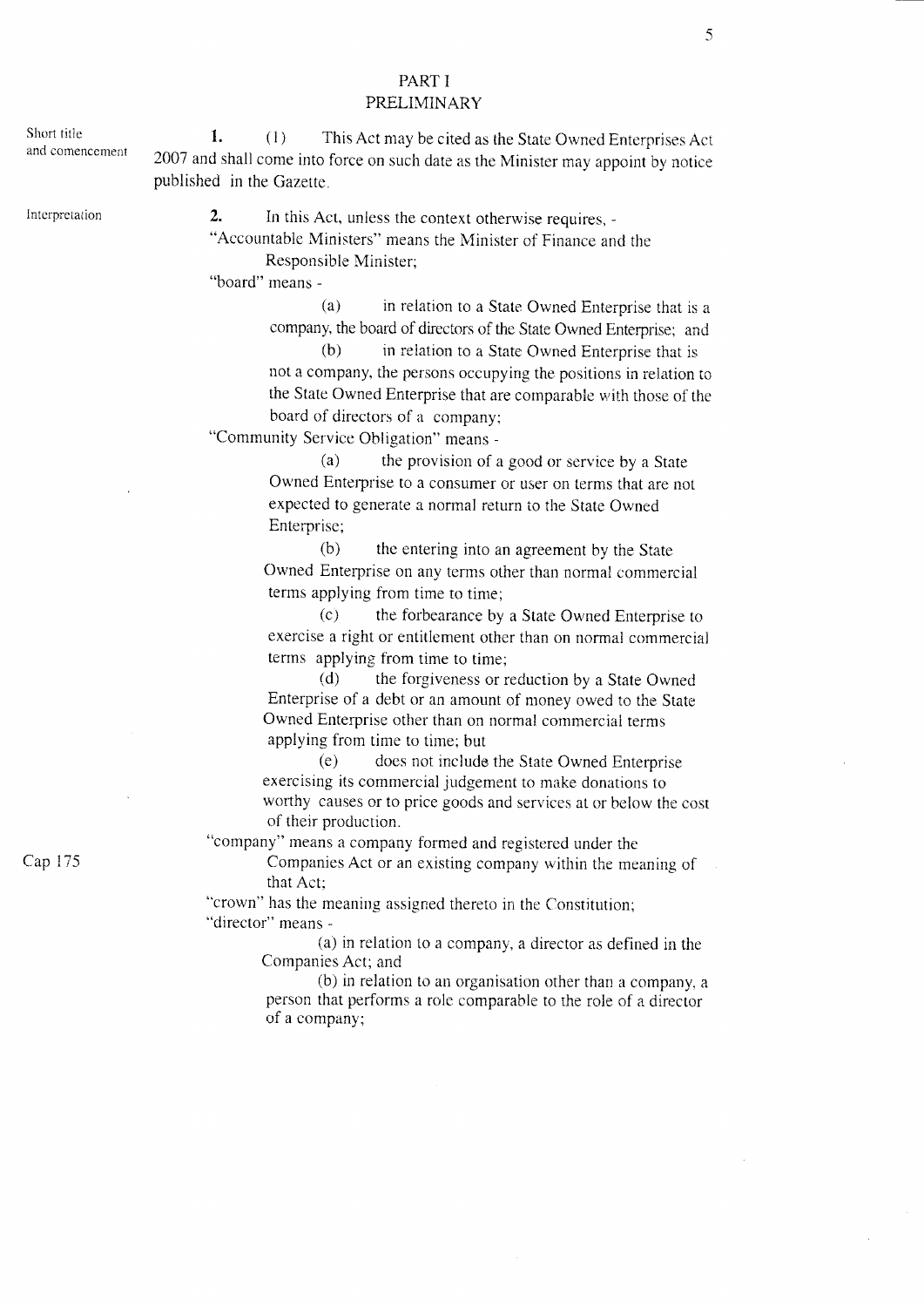"government assistance" means any value provided to a State Owned Enterprise by the Crown other than value provided on terms consistent with an arrns length commercial transaction or standard government policy, and includes (without limitation) tax rebates or waivers, govemment guarantees provided for less than fair value, and loans on terms more favourable than would be expected in an arms length transaction;

"Minister" means a Minister of the Crown; "organisation" includes a company, a body corporate, a partnership, and a joint venture;

"Regulatory Function" means any statutory power or function exercised hy a State Owned Enterprise other than a power or function that provides for the supply of services by the State Owned Enterprise;

"Responsibie Minister", in relation to a State Owned Enterprise means the Minister for the time being responsible for that State Owned Enterprise;

"rules" -

(a) in relation to a State Owned Enterprise that is a company, means the memorandum of association and articles of association of the State Owned Enterprise; and

(b) in relation to a State Owned Enterprise that is not a company, includes the documents relating to the State Owned Enterprise that are comparable to the memorandum of association and articles of association of a company.

"share" means -

(a) in relation to a company that has issued shares, a share of any class;

(b) in relation to an organisation (other than a company) that has a capital, an interest in or right to the whoie or any part of that capital, other than an interest or right as a creditor;

(c) in relation to a company or other organisation that does not have a capital -

- $(i)$  an interest in or right to any part of the assets of the company or organisation, other than an interest or right as a creditor; or
- (ii) where there are no assets, a direct or contingent obligation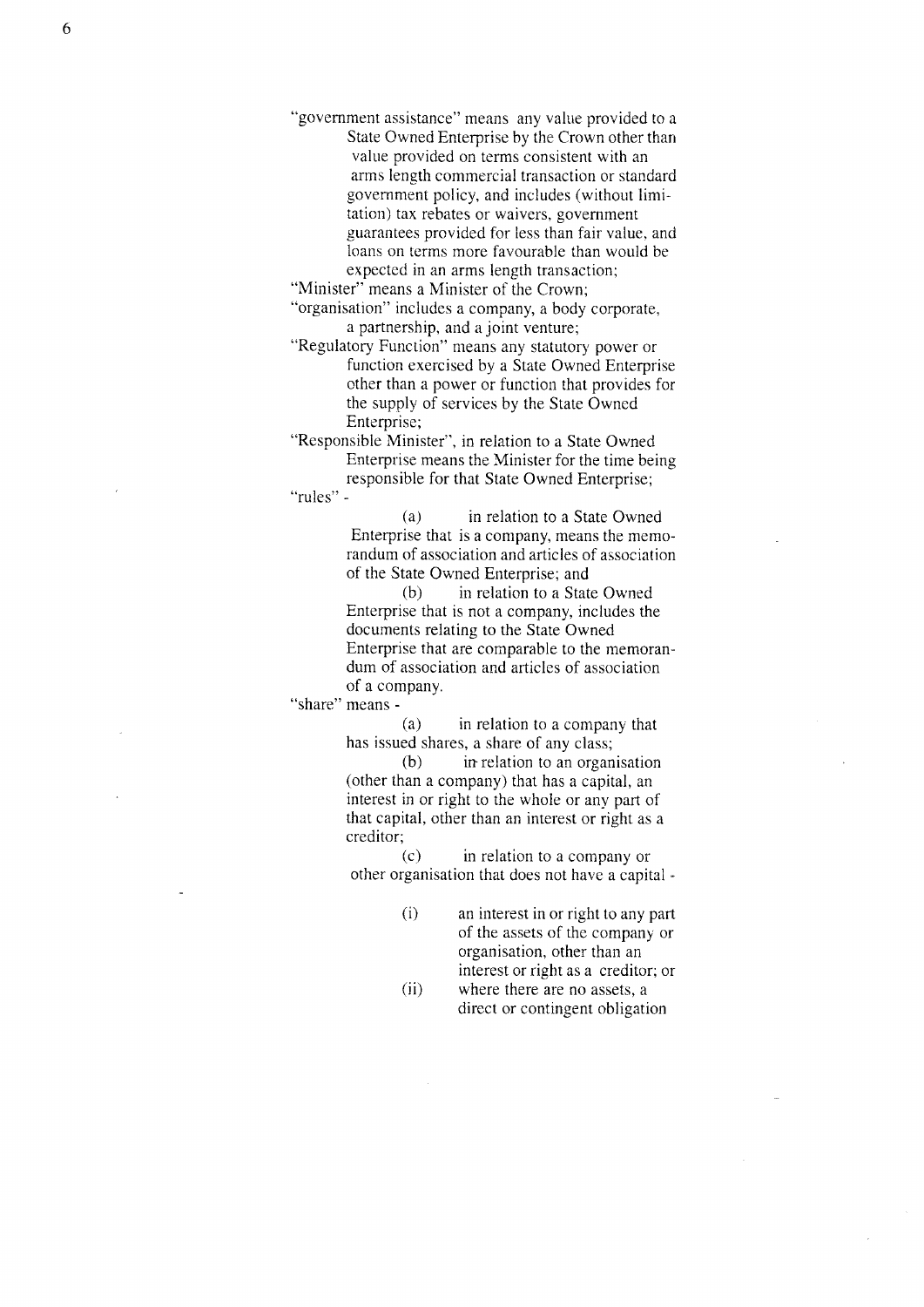|                                                             | to contribute money to or bear<br>losses of the company or organi-<br>sation;<br>and "shareholder" has a corre-<br>sponding meaning.<br>"solvent" means -                                                                                                                                                                                                                                                                                                                                                                                                                                                                                                     |
|-------------------------------------------------------------|---------------------------------------------------------------------------------------------------------------------------------------------------------------------------------------------------------------------------------------------------------------------------------------------------------------------------------------------------------------------------------------------------------------------------------------------------------------------------------------------------------------------------------------------------------------------------------------------------------------------------------------------------------------|
|                                                             | the State Owned Enterprise is<br>(a)<br>able to pay its debts as they become due in the<br>ordinary course of business; and<br>(b)<br>the value of the assets of the<br>State Owned Enterprise is greater than the<br>value of its liabilities, including contingent<br>liabilities;<br>"State Owned Enterprise" means an organisation that is<br>named in the Schedule;<br>"statement of corporate objectives" means the current<br>statement of corporate objectives for the State<br>Owned Enterprise prepared pursuant to section<br>13 of this Act; and<br>"subsidiary" has the same meaning as assigned thereto<br>in section 148 of the Companies Act. |
| Act to bind<br>the Crown                                    | 3.<br>This Act shall bind the Crown.                                                                                                                                                                                                                                                                                                                                                                                                                                                                                                                                                                                                                          |
|                                                             | PART II<br>PRINCIPAL OBJECTIVES AND ROLES                                                                                                                                                                                                                                                                                                                                                                                                                                                                                                                                                                                                                     |
| Purpose                                                     | 4.<br>The purpose of this Act is to enhance the performance<br>of State Owned Enterprises so that they provide the best possible serv-<br>ice for the people of Solomon Islands and contribute to the long term<br>economic and social development of Solomon Islands.                                                                                                                                                                                                                                                                                                                                                                                        |
| Principal<br>objective to<br>be a<br>successful<br>business | 5.<br>(1)<br>The principal objective of every State Owned<br>Enterprise shall be to operate as a successful business and, to this end,<br>to be -<br>as profitable and efficient as compa-<br>(a)<br>rable businesses that are not owned by the Crown or<br>established as statutory-bodies by an Act of Parliament;<br>and                                                                                                                                                                                                                                                                                                                                   |
|                                                             | (b)<br>a good employer; and<br>(c)<br>an organisation that exhibits a sense<br>of social responsibility by having regard to the interests<br>of the community in which it operates.                                                                                                                                                                                                                                                                                                                                                                                                                                                                           |
|                                                             | (2)<br>For the purposes of this section, a "good employer" is<br>an employer who operates a personnel policy containing provisions gen-<br>erally acceptable as necessary for the fair and proper treatment of                                                                                                                                                                                                                                                                                                                                                                                                                                                |

(a) good and safe working conditions: and

employees in all aspects of their employment, including provisions

requiring -

(b) an equal opportunities employmeni pro-

 $\bar{a}$ 

 $\sim$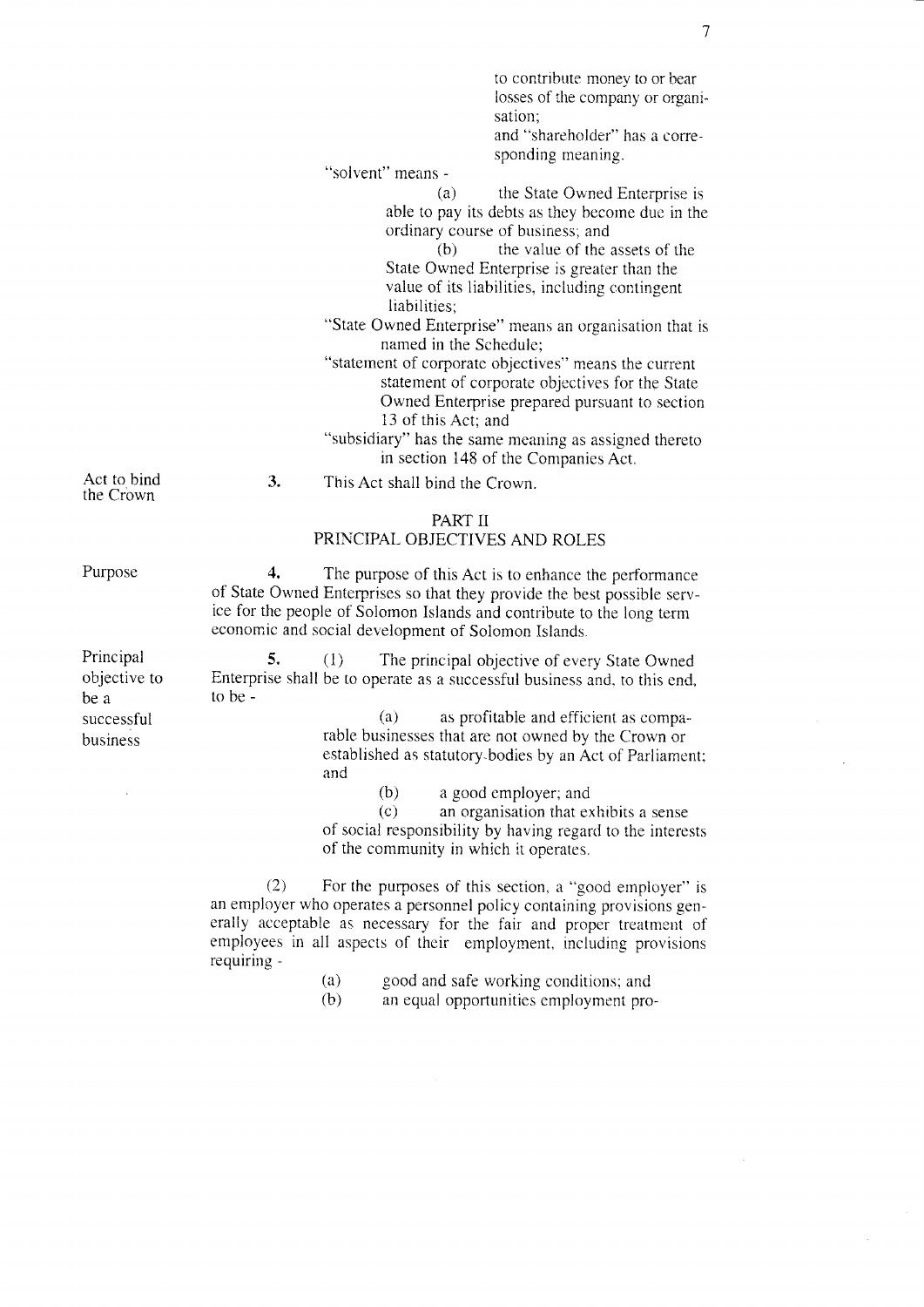gramme; and

(c) the impartial selection of suitably quaiified persons for appointment; and

(cl) opportunities for the enhancement of the abilities of individual employees.

Directors and their role

6. (1) The directors of a State Owned Enterprise shall be persons who, in the opinion of those appointing them, will assist the State Owned Enterprise to achieve its principal objective.

(2) Every director of a State Owned Enterprise shall be selected and appointed. reappointed, removed or disqualified in accordance with the rules of the State Owned Enterprise and the criteria for selection and procedure for appointment, reappointment, removal or disqualification prescribed by regulations made under section  $24(a)$ .

(3) The appointment of a director of a State Ovrned Enterprise that fails to follow the criteria for selection and the procedure for appointment or reappointment prescribed by regulations made under section  $24(a)$ , or at any time meets the criteria for removal or disqualification prescribed by regulations made under section  $24(a)$ , shall be null and void.

(4) All decisions relating to the operation of a State Owned Enterprise shall be made by or pursuant to the authority of the board of the State Owned Enterprise in accordance with its statement of corporate objcctives.

(5) A director of a State Owned Enterprise must act in good faith and in what the director believes to be the best interests of the State Owned Enterprise.

(6) The board of a State Owned Enterprise shall be accountable to the Accountable Ministers in the manner set out in Part III of this Act and in the rules of the State Owned Enterprise.

(7) Directors of a State Owned Enterprise shall act consistently with any regulations made under section  $24(b)$ .

(8) Any person who knowingly acts contrary to subsections (5) or (7) is guilty of an offence and shall be liabie to a fine of up to \$100,000.

7. The Accountable Ministers of a State Owned Enterprise shall be responsible to Parliament for the performance of the functions given to them by this Act or the rules of the State Owned Enterprise.

8.  $(1)$  Subject to this section and any regulations made under section  $24(c)$  the Responsible Minister may direct the State Owned Enterprise to provide a Community Service Obligation.

 $(2)$  In making any direction under subsection  $(1)$  the Minister must act consistently with any regulations made under section 24(c).

(3) Any direction to a State Owned Enterprise to provide a Community Service Obligation that is not made consistently with any regulations made under section  $24(c)$  shall be null and void.

Non-commercial activities

Responsibility of Ministers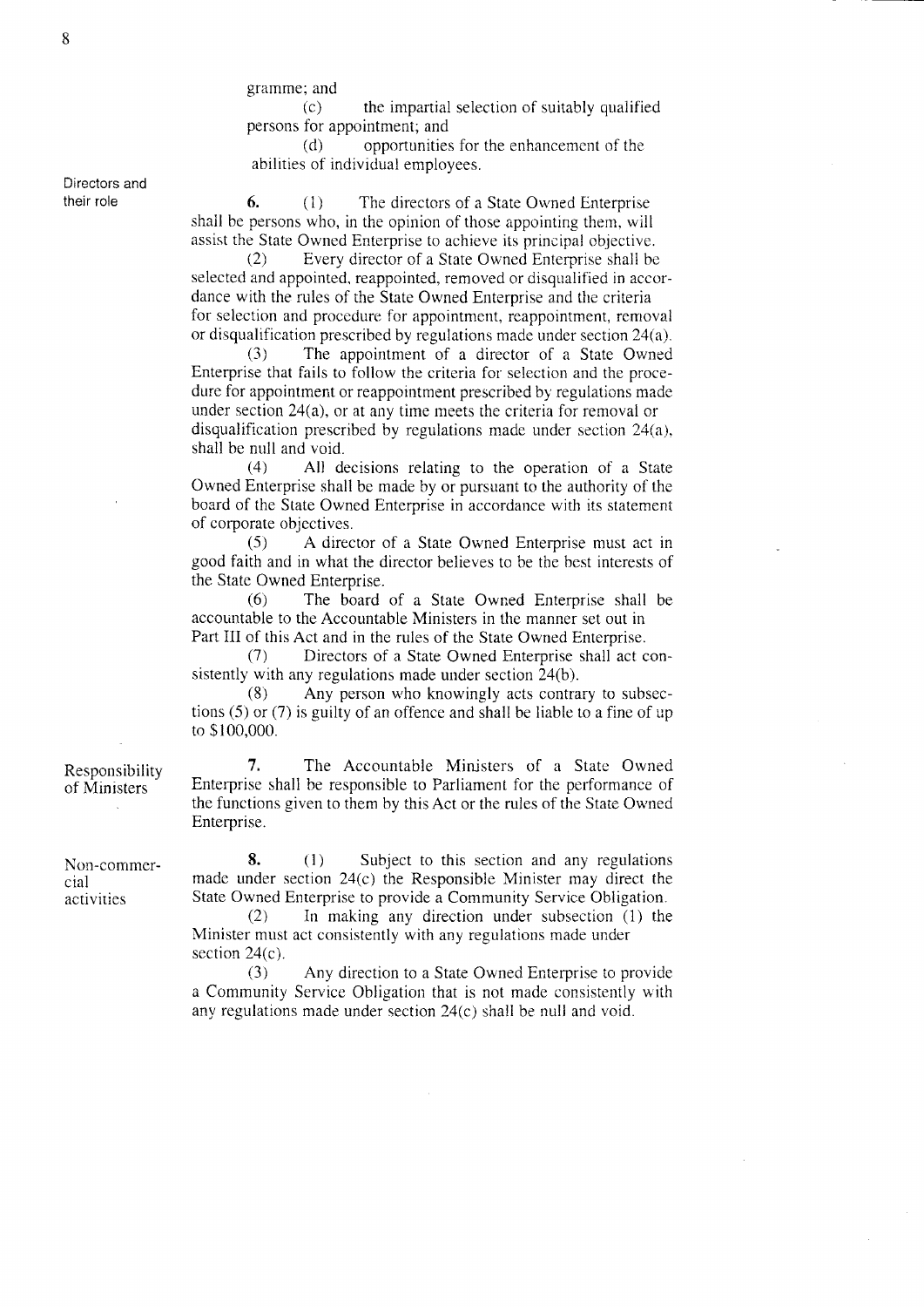$(4)$ Any person who knowingly directs or encourages a Director or the Board of Directors of a State Owned Enterprise to make a decision that the State Owned Enterprise shall perform a Community Service Obligation other than in accordance with the provisions of this Act and any regulations made under section  $24(c)$ is guilty of an offence and shall be liable to a fine of up to \$50,000.

 $(5)$ Any person who, while a director of a State Owned Enterprise, knowingly makes or takes part, or attempts to make or take part, in the making of a decision that the State Owned Enterprise shall perform a Community Service Obligation, other than in accordance with the provisions of this Act and any regulations made under section 24(c) is guilty of an offence and shall be liable to a fine of up to \$50,000.

9.  $(1)$ The board of a State Owned Enterprise shall ensure any Regulatory Functions performed by the State Owned

Enterprise are performed consistently with any regulations made under section 24(d).

 $(2)$ Any Regulatory Function performed by a State Owned Enterprise in a manner that is not consistent with the requirements of any regulations made under section 24(d) shall be null and void.

#### PART III

# OWNERSHIP AND CORPORATE OBJECTIVES

10.  $(1)$ Where a State Owned Enterprise is a company or other entity that has issued shares, the number of shares held by an Accountable Minister in that State Owned Enterprise shall be the same as the number of shares in that State Owned Enterprise held by the other Accountable Minister.

 $(2)$ The Accountable Ministers may from time to time, on behalf of the Crown, subscribe for or otherwise acquire shares in the State Owned Enterprise named in the Schedule.

 $(3)$ Any money required to be paid by an Accountable Minister on subscribing for or otherwise acquiring shares pursuant to subsection (2) of this section shall be paid out of money appropriated by Parliament for the purpose.

Where a State Owned Enterprise is a statutory cor-11. poration or other entity that has not issued shares, the Accountable Ministers shall exercise jointly the powers available to the Responsible Minister in relation to that State Owned Enterprise.

12.  $(1)$ Subject to section  $12(2)$  but notwithstanding any other provision of this Act or other Act or the rules of any company:-

> the Accountable Ministers may from time to  $(a)$ time, by written notice to the board, direct the board of a State Owned Enterprise to include in, or omit from, a statement of corporate objectives for that State Owned Enterprise any provision of a kind referred to in paragraphs (a) to  $(h)$  of section 13(2) of this Act; and

Regulatory functions

Ministers may hold shares in State **Owned Enterprises** 

Ministers may exercise powers in relation to State Owned Enterprises

Powers of Accountable Ministers in respect of statement of corporate objectives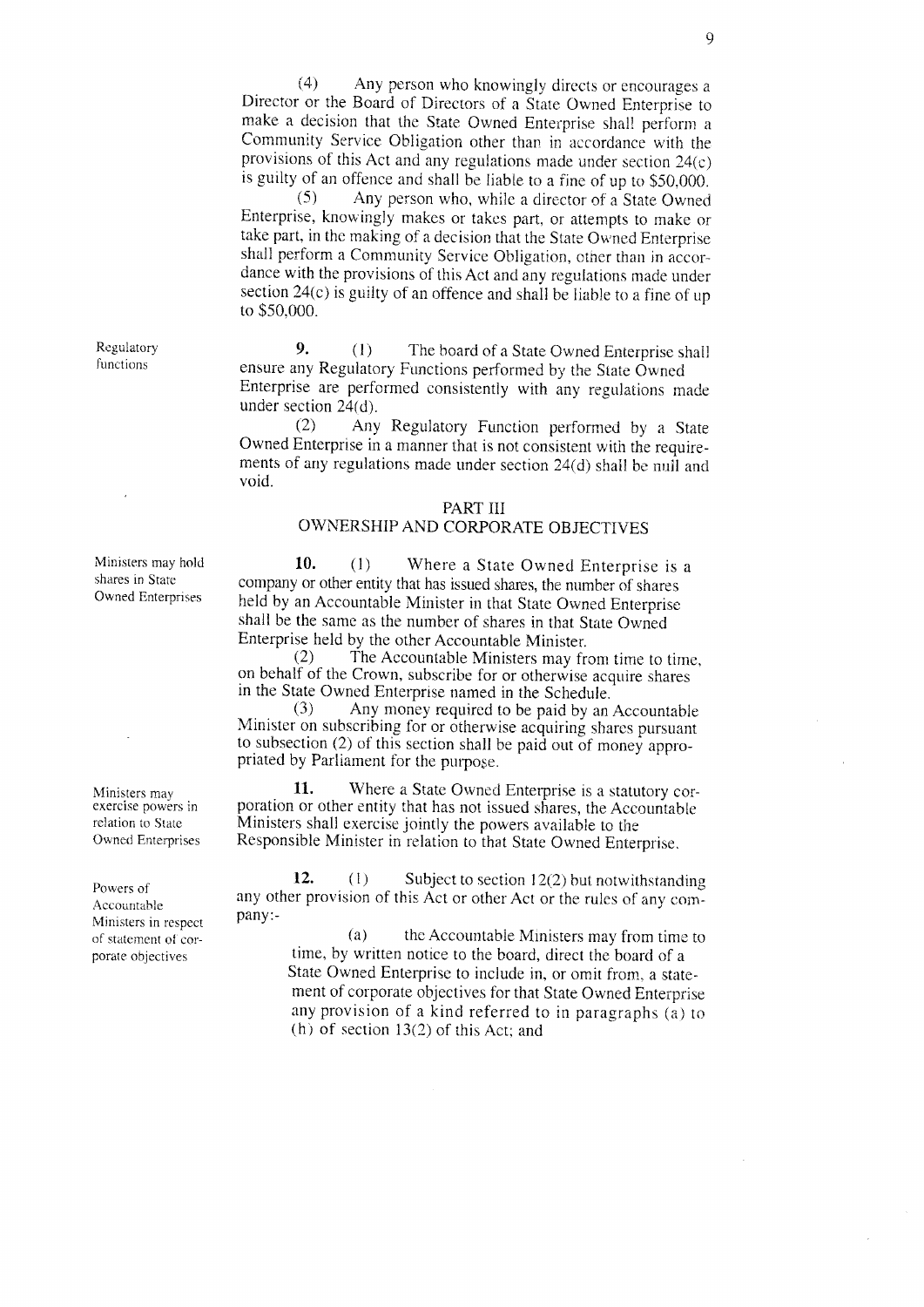(b) the Accountable Ministers may, by written notice to the board, determine the amount of dividend payable by any State Owned Enterprise in respect of any financial year, and any board to whom such a notice is given shall comply with the notice.

(2) Before giving any notice under this section, the Accountable Ministers shall -

(a) have regard to Part I of this Act; and

(b) consult the board concerned as to the matters to be referred to in the notice; and

(c) where the notice is to be given under section  $12(1)(b)$ , have received a certificate from the board that the State Owned Enterprise will be solvent after the dividend is paid.

(3) Within 5 days after a notice is given to a board pursuant to this section, the Responsible Minister for the State Owned Enterprise concerned shall table a copy of the notice and any certificate received under section l2(2)(c) before the National Parliament.

#### PART IV

### ACCOUNTABILITY

13. (1) The board of every State Owned Enterprise shall deliver to the accountable Ministers a draft statement of corporate objectives not later than 1 month before the commencement of each financial year of the State Owned Enterprise.

(2) Each statement of corporate objectives shall specify for the group comprising the State Owned Enterprise and its subsidiaries (if any), in respect of that financial year and each of the immediately following 2 financial years, the following information: -

(a) the objectives of the group;

(b) the nature and scope of the activities to be undertaken;

(c) the ratio of consolidated shareholders' funds to total assets, and definitions of those terms;

(d) the accounting policies;

(e) the performance targets and other measures by which the performance of the group may be judged in relation to its objectives;

(f) a statement of the principles adopted in determining the annual dividend together with an estimate of the amount or proportion of annual tax paid earnings (from both capital and revenue sources) that is intended to be distributed to the Crown;

(g) the kind of information to be provided to the Accountable Ministers by the State Owned Enterprise during the course of those financial years, including the information

Statement of corporate objectives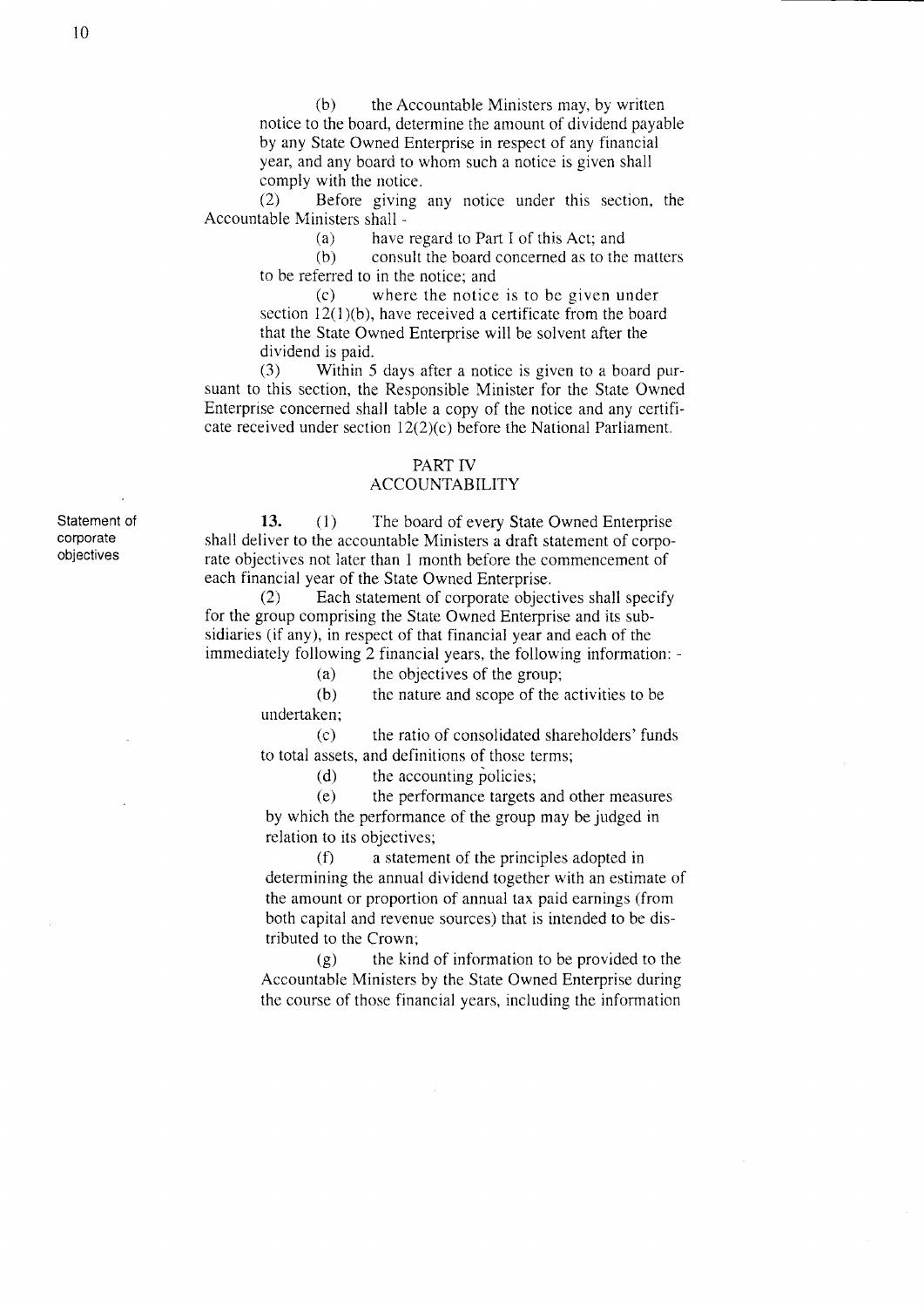to be included in each half-yearly report;

(h) the procedures to be followed before any member of the group subscribes for, purchases, or otherwise acquires shares in any company or other organisation;

(i) any activities for which the board seeks compensation from the Crown (whether or not the Crown has agreed to provide such compensation), including any direction pursuant to section 8 to provide a Community Service Obligation; and

(i) such other matters as are agreed by the Accountable Ministers and the board.

 $(3)$  Each statement of corporate objectives shall also include the board's estimate of the current commercial value of ihe Crown's investment in the group and a statement of the manner in which that value was assessed.

 $(4)$  An Accountable Minister may require that all or any of the information identified in section 13(2) be provided separately for the State Owned Enterprise and all or any subsidiaries, if any.

(5) The board shall consider anv commenrs on the draft statement of corporate objectives that are made to the board not later than 14 days before the commencement of the financial year by the Accountabie Ministers, and shall deliver the cornpleted statement of corporate objectives to the Accountable Ministers on or before the conrmencement of the financial year or such later date as the Accountable Ministers may determine.

(6) A statement of corporate objectives for a State Owned Enterprise may be modified at any time by written notice from the board to the Accountable Ministers, so long as the board has first given written notice to the Accountable Ministers of the proposed modification and considered any conments on the proposed modification made by the Accountable Ministers within I month of the date on which that notice was given.

Annual report, accounts, and dividend

14. (1) Within 3 months after the end of each financial year of a State Owned Enterprise, the board of the State Owned Enterprise shall deliver to the Accountable Ministers: -

> (a) a report of the operations of the State Owned Enterprise and a separate report of each of its subsidiaries during that financial year; and<br>(b) audited consol

> audited consolidated financial statements for that financial year consisting of statements of financial position, profit and loss, changes in financial position, and such other statements as mav be necessarv to show senaratelv the financial position of the State Owned Enterprise and each of its subsidiaries and the financial results of their operations during that financial year; and

 $(c)$  the auditor's report on those financial statements.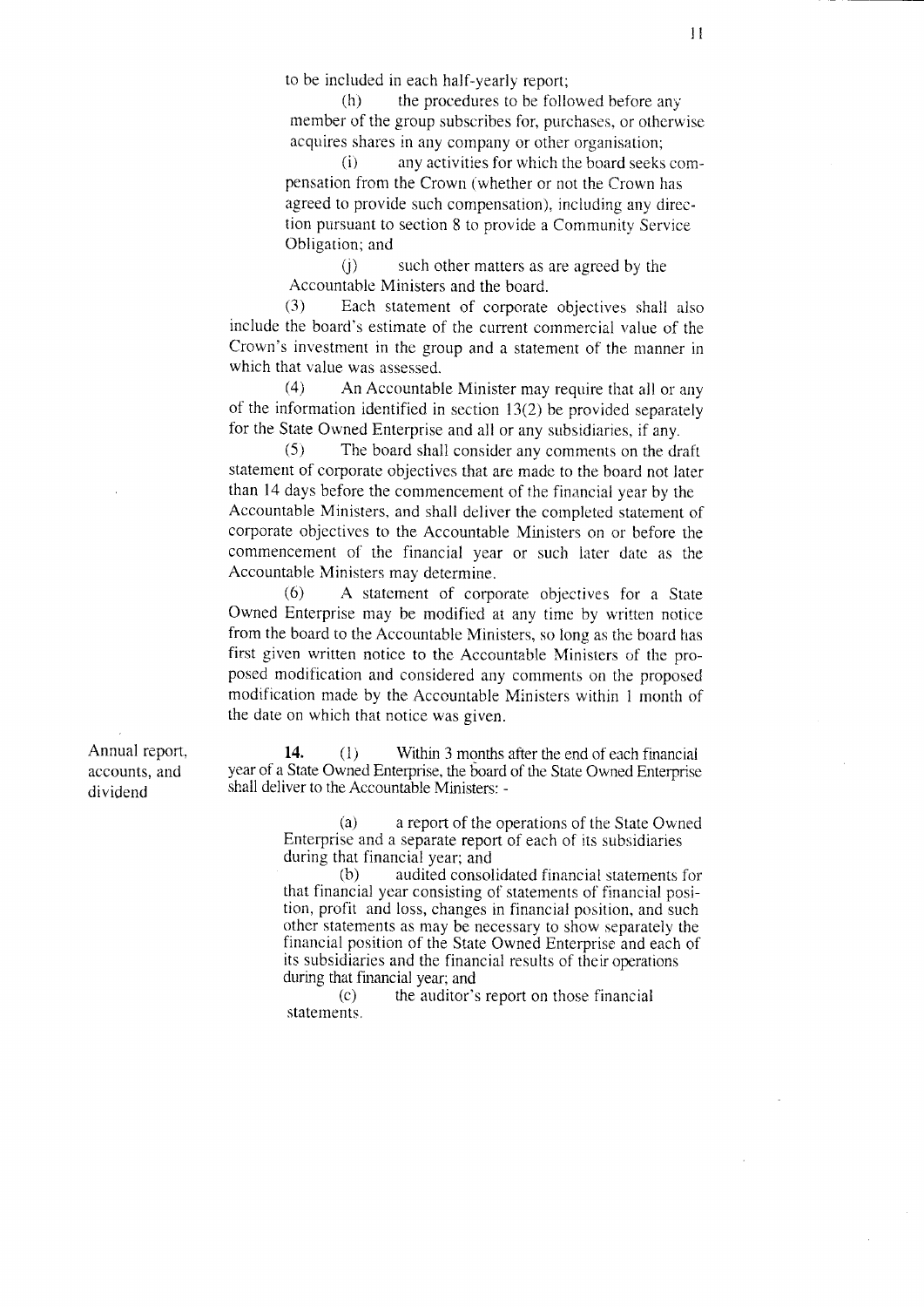t2

Half-yearly reports

Government assistance to be disclosed

Information to be laid before the National Parliament

(b) state the divrdend payable to the Crown by the State Owned Enterprise for the financial year to which the reporl rclates.

15. (1) Within 2 months after the end of the first half of each financial year of a State Owned Enterprise, the board of the State Owned Enterprise shall deliver to the Accountable Ministers a report of its operations and the operations of each of its subsidiaries during that half-year.

(2) Each report required by this section shall include the information identified by the statement of corporate objectives.

16. Any report prepared pursuant to section 14 or section 15 shall disclose whether the State Owned Enterprise or any of its subsidiaries have received any government assistance, and if so quantify in financial terms the amount of that assistance. Where the government assistance is not directly quantifiable an estimate must be made.

 $\sqrt{17}$ . (1) Within 5 days of receiving all the following documents in respect of a financial year of a State Owned Enterprise, the Responsible Minister for the State Owned Enterprise shall table the documents in the National Parliament: -

> (a) the statement of corporate obiectives of the State Owned Enterprise relating to that year and the succeeding 2 years; and

> (b) the annual report and audited financial statements of the State Owned Enterprise for the preceding financial year; and

(c) the auditor's report on those financial statements.

(2) Where a statement of corporate objectives for a State Owned Enterprise has been modified pursuant to section  $13(6)$  of this Act, the Responsible Minister shall table in the National Parliament a copy of the notice making the modification within 5 days after the date on which the Minister receives the notice.

(3) Within 5 days after a half-yearly report is given to a Responsible Minister pursuant to section 15 of this Act, the Responsible Minister shall table a copy of the report in the National Parliament.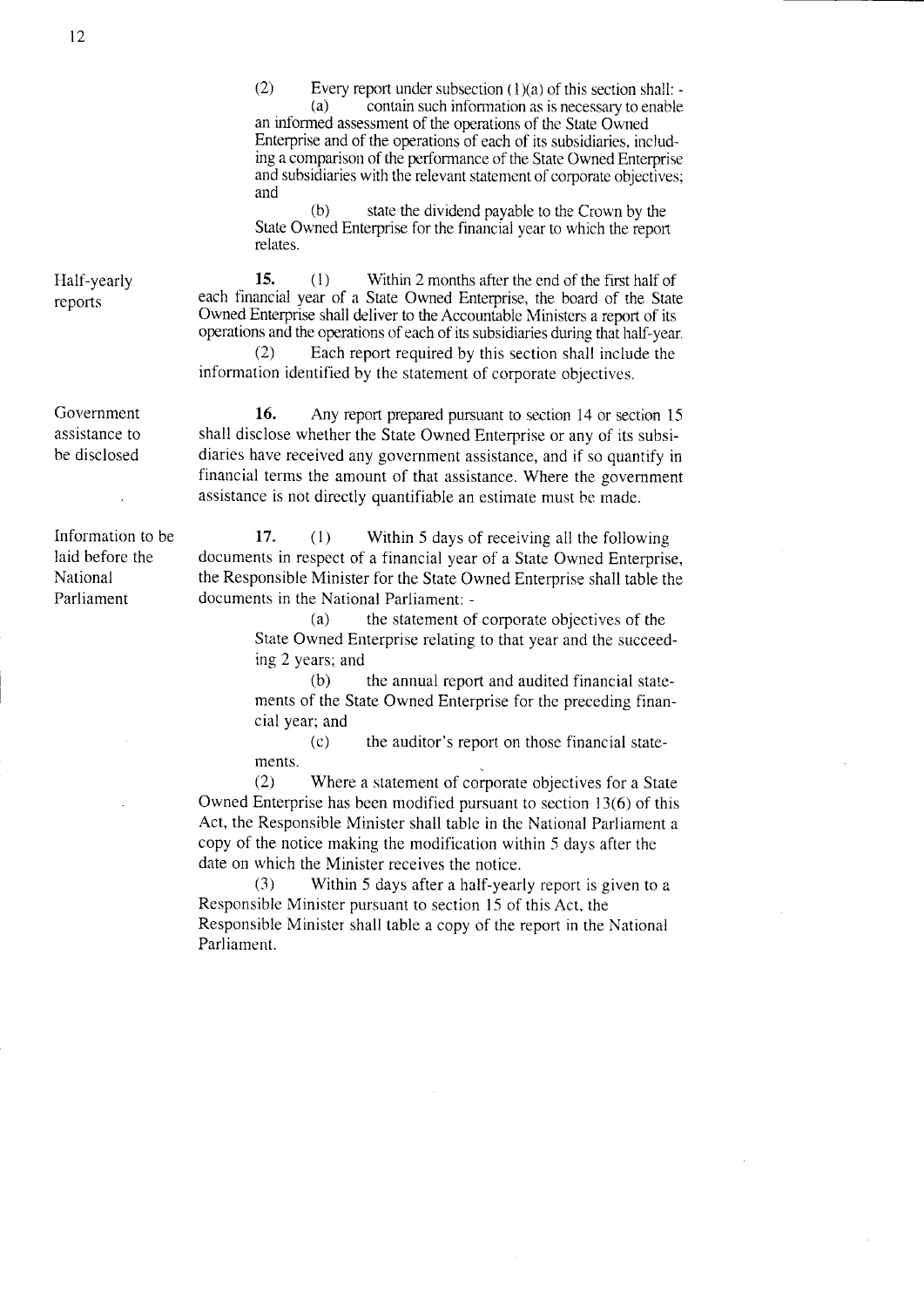(4) Where a director has been appointed to. reappointed to or retires fronr the board of a State Owned Enterprise, or any appointment is terminated, the Responsible Minister shall table in the National Parliament a notice to this effect within 5 days of the appointment, reappointment, retirement or termination.

(5) Where under the Act a report or olher document is required to be tabled in Parliament by a Minister by a certain time, and the Parliament is not sitting, such report or document may be lodged with the Clerk. Any report or document lodged with the Clerk is-

> (a) on presentation. and for all purposes, deerned to have been laid before the Parliament;

> $(b)$  for all purposes, deemed to be a document published by order or under authority of the Parliament; and (c) to be recorded in the N{inutes of the Proceedings of the Parliament.

18. Where information is required by section 17 to be tabled in the National Parliament by a certain time, the State Owned Enterprise shall separately and independently publish that same information within one week of that date by publishing a summary in the Gazette and in a newspaper circulated in Solomon Islands, and making full copies available at no charge at the public offices of thc State Owned Enterprise.

19. (1) Subject to subsection  $(3)$  of this section, the board of a State Owned Enterprise shali supply to the Accountable Ministers or to such other person as either of those Ministers specifies such information relating to the affairs of the State Owned Enterprise, or any of its subsidiaries, as either of those Ministers requests after consultation with the board (whether or not the information is of a kind referred to in the statement of corporate objectives).

(2) An Accountable Minister may request information to be supplied whether or not the supply of the information is required for the purposes of, or is contemplated by, this Act.

(3) The board of a State Owned Enterprise shall not be obliged by subsection  $(1)$  of this section to supply to any Minister any information relating to an individual employee or customer of the State Owned Enterprise, or of any subsidiary of it, or any other person, if the information supplied would enable the identification of the person concerned.

Information to be published

Other information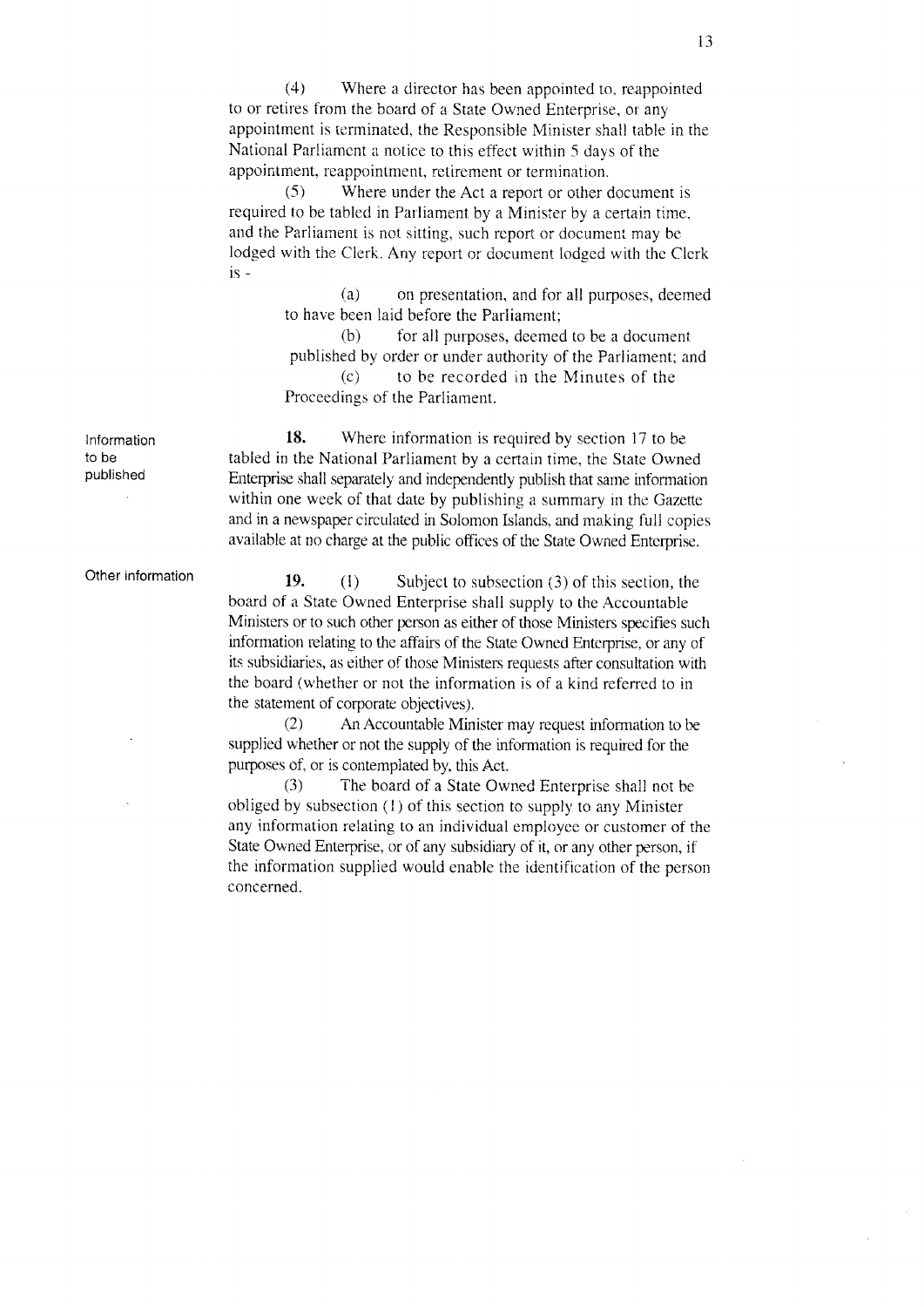(4) Notwithstanding any.Act or rule of law, the board of a State Owned Enterprise may direct an officer or employee of the State Owned Enterprise to comply with a request under subsection (1) of this section and the officer or employee shall comply with the request on being directed to do so.<br>(5) No person who act

No person who acts in accordance with a request or direction under this section is liable to any person under any Act or rule of law by reason of acting in accordance with that request or direction.

20. (1) Every State Owned Enterprise and every subsidiary of every State Owned Enterprise shall have as its auditor the Auditor-General.

(2) Without limiting subsection (1), the board of a State Owned Enterprise may, after consultation with the Auditor-General and if its Responsible Minister so approves, appoint a person or firm that is qualified for appointment as an auditor of a company to be an additional auditor of the State Owned Enterprise or any subsidiary of a State Owned Enterprise.

 $(3)$  For the avoidance of doubt, section 20(1) applies notwithstanding section 35(2) of the Public Finance and Audit Act.

21. Nothing in this Act shall be construed as requiring the inciusion in any statement of corporate objectives, annual report, financial statements, or half-yearly report referred to in sections 13 to 15 of this Act of any information if to do so would, having regard to generally accepted standards of disclosure in commercial reporting, lessen the value of the State Owned Enterprise.

#### PART V

#### MISCELLANEOUS PROVISIONS

22. Except where this Act explicitiy provides, a failure by a State Owned Enierprise to comply with any provision contained in Part I of this Act or in any statement of corporate objectives shali not affect the validity or enforceability of any deed, agreement, right, or obligation entered into, obtained, or incurred by a State Owned Enterprise or any subsidiary of a State Owned Enterprise.

23. (1) Shares in a State Owned Enterprise held in the name of a person described as the Minister of Finance or the Responsible Minister shall be heid by the person for the time being holding the office of Minister of Finance or Responsible Minister, as the case may be.

(2) Notwithstanding any other enactment or rule of law, it shall not be necessary to complete or register a transfer of shares of the kind referred to in subsection  $(1)$  of this section consequent upon a change in the person holding the office of Minister of Finance or Responsible Minister, as the case may be,

Cap 120

Protection from disclosure of sensitive information

Saving of transactions

Provisions relating to Ministers' sharehoiding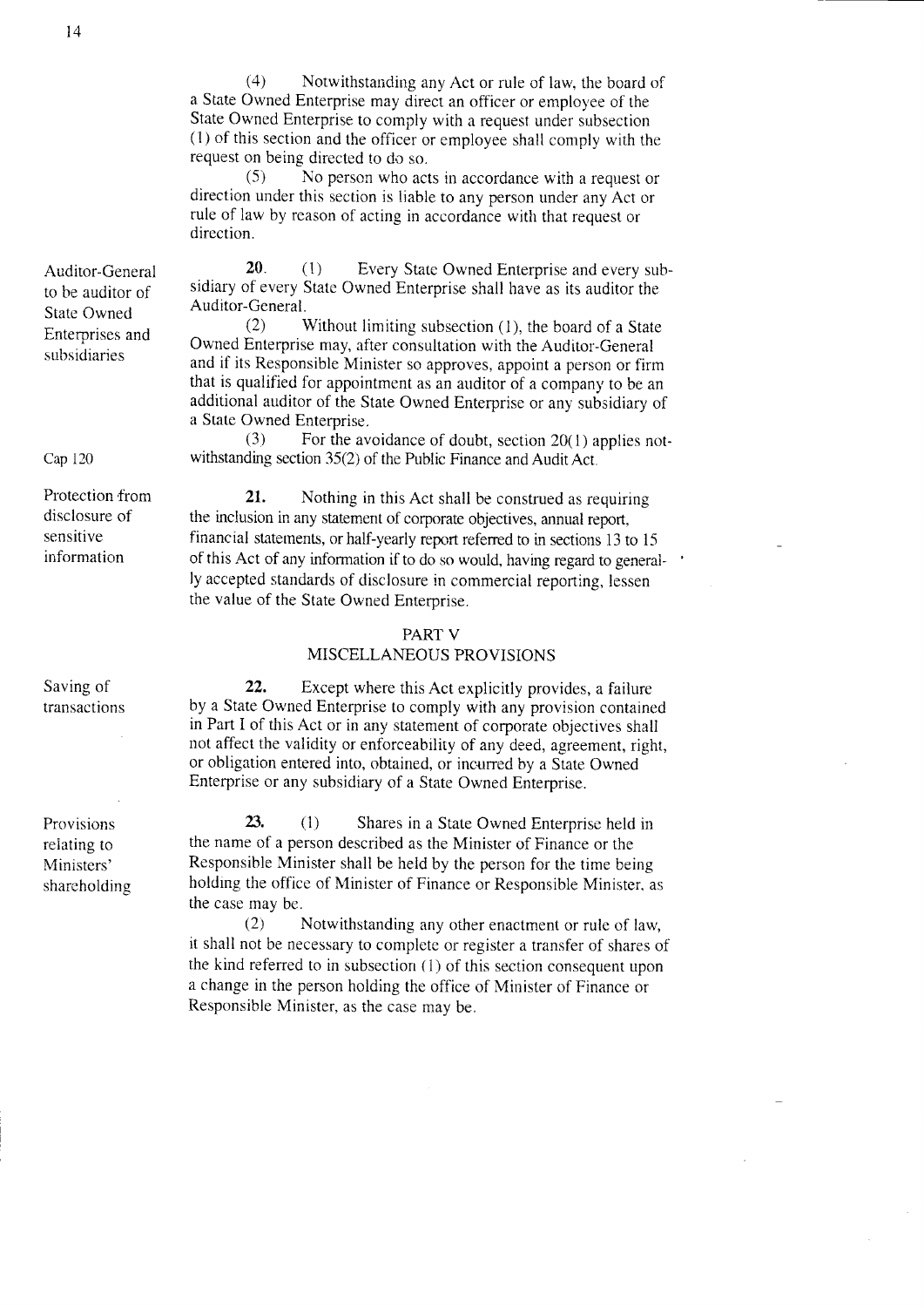(3) Each Accountabie N{inister may exercise all the rights and powers attaching to the shares in a State Owned Enterprise held by that Minister.

(4) An Accountable Minister rnay at any time or times, by written notice to the secretary of a State Owned Enterprise, authorise (on such terms and conditions as are specified in the notice) such person as the Minister thinks fit to act as the Minister's representative at any or all of the meetings of shareholders of the State Owned Enterprise or of any class of such shareholders, and any person so authorised shall be entitled to exercise the same powers on behalf of the Minister as the Minister could exercise if present in person at the meeting or meetings.

Regulations may be made

24. The Minister of Finance may make regulations for: - $(a)$  the selection, appointment, reappointment, removal and disqualification of directors of a State Owned Enterprise;

(b) the duties of directors owed to a State Owned Enterprise;

(c) the making of directions to a State Owned Enterprise to provide a Community Service Obligation; and

(d) the performance of Regulatory Functions by a State Owned Enterprise.

25. (1) Where a State Owned Enterprise is registered under the Companies Act the provisions of this Act apply in addition to the Companies Act.

(2) Where the provisions of this Act or any regulations made under this Act conflict with the provisions of any other enactment, the provisions of this Act or regulations made under this Act, shall prevail.

**26.** (1) Where an Act to which this section applies gives a power or function to a Minister under the respective enabling Acts, that power or function is to be exercised jointly by the Accountable Ministers.

 $(2)$  Notwithstanding any other section in an Act to which this section applies, a Minister may only give a direction to the Corporation or Authority established by an Act to which this section applies relating to the supply of services by the Corporation or Athority where this is provided for in this Act.

(3) The prcvisions of this Act and any regulations made under this Act apply to the selection, appointment, rcappointment and duties of members of any Corporation or Authority established by an Act to which this section applies.

Relationship to other legislation

Relationship to enabling Acts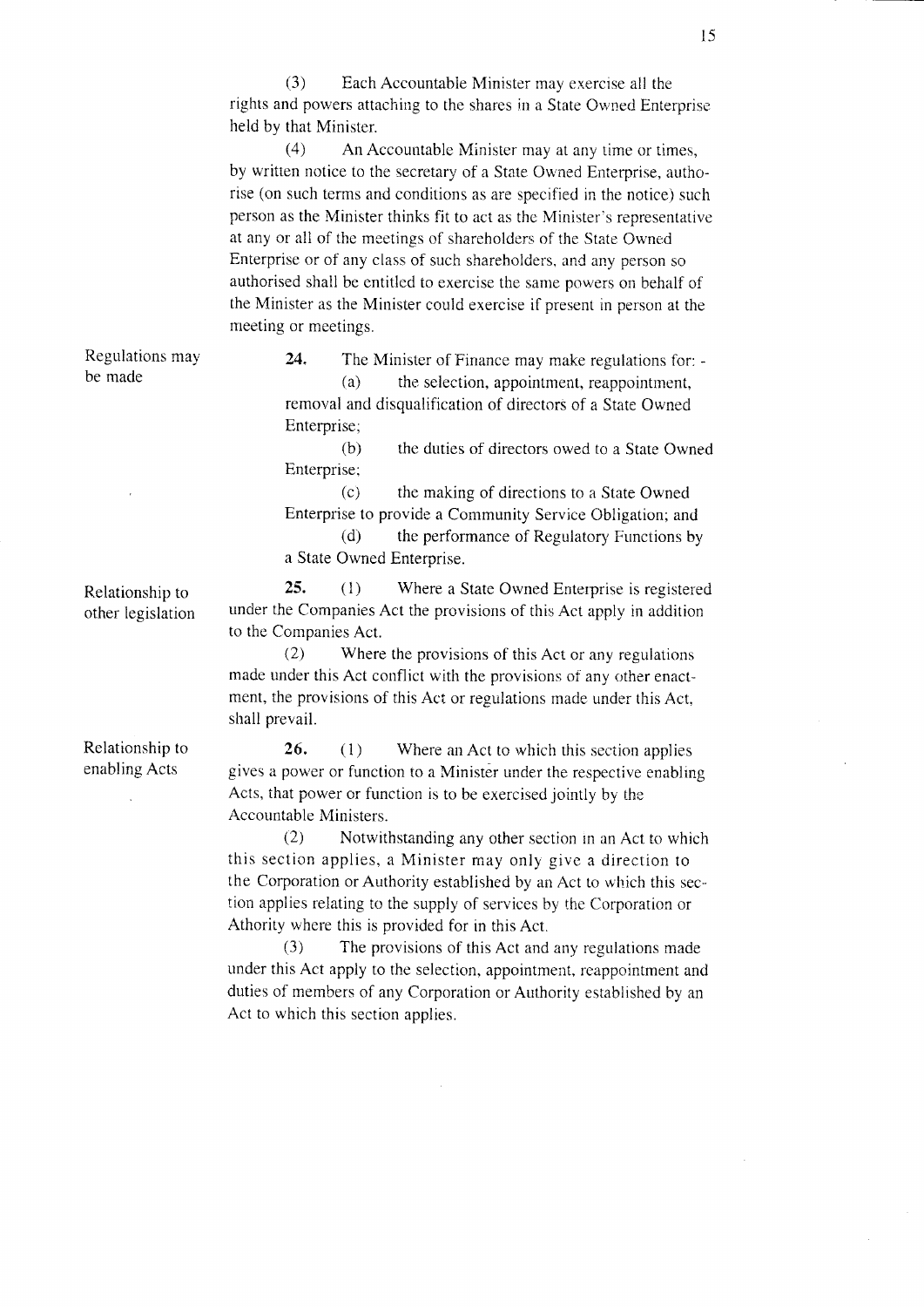(4) Where any Corporation or Authority estabiished by an Act to which this section applies is supplying services: -

> (a) the principal objecrive of the Corporation or Authority shall be to operate as a successful business, as that term is defined in this Act;

(b) all decisions shall be made by or pursuant to the authority of the members of the Corporation or Authority in accordance with its statement of corporate objectives established under this Act; and

(c) the provisions of this Acr apply to the supply of any Community Service Obligations.

(5) When any Corporation or Authority established by an Act to which this section applies is performing any Regulatory Function, the provisions of this Act and any regulations made under this Act shall apply.

(6) The Corporation orAuthority established by an Act to which this section applies shall meet the reporting requirements in this Act, and any reporting requirements in an Act to which this section applies shall be modified accordingly.

(7) Where there is any inconsistency between the provisions of an Act to which this section applies and this Act and any regulations made under this Act, the provisions of this Act and any regulations made under this Act shall prevail.

- (8) This section applies to:
	- (a) Broadcasting Act (Cap 112);
	- (b) Commodity Export Marketing Authority Act (Cap 36);
	- (c) Electricity Act (Cap 128);
	- (d) Investment Corporation of Solomon Islands Act (Cap 143);
	- (e) PortsAct (Cap 161);
	- (f) Solomon Islands Postal Corporation Act 1996 (No. 2 of 1996); and
	- (g) Solomon Islands Water Authority Act (Cap 130).

27. A director validly appointed to the board of a State Owned Enterprise prior to this Act coming into force shall, on the date this Act comes into force, remain validly appointed. Thereafter, the rules of the State Owned Enterprise and the provisions of this Act and any regulations made under this Act shall apply to the selection, appointment, reappointrnent, removal and disqualification of directors of a State Owned Enterprise.

Power to amend the Schedule

Transitional provision

> 28. The Cabinet, through the Responsible Minister, may, from time to time, by notice in the gazette, add to or remove fiom the Schedule the name of a company or statutory corporation.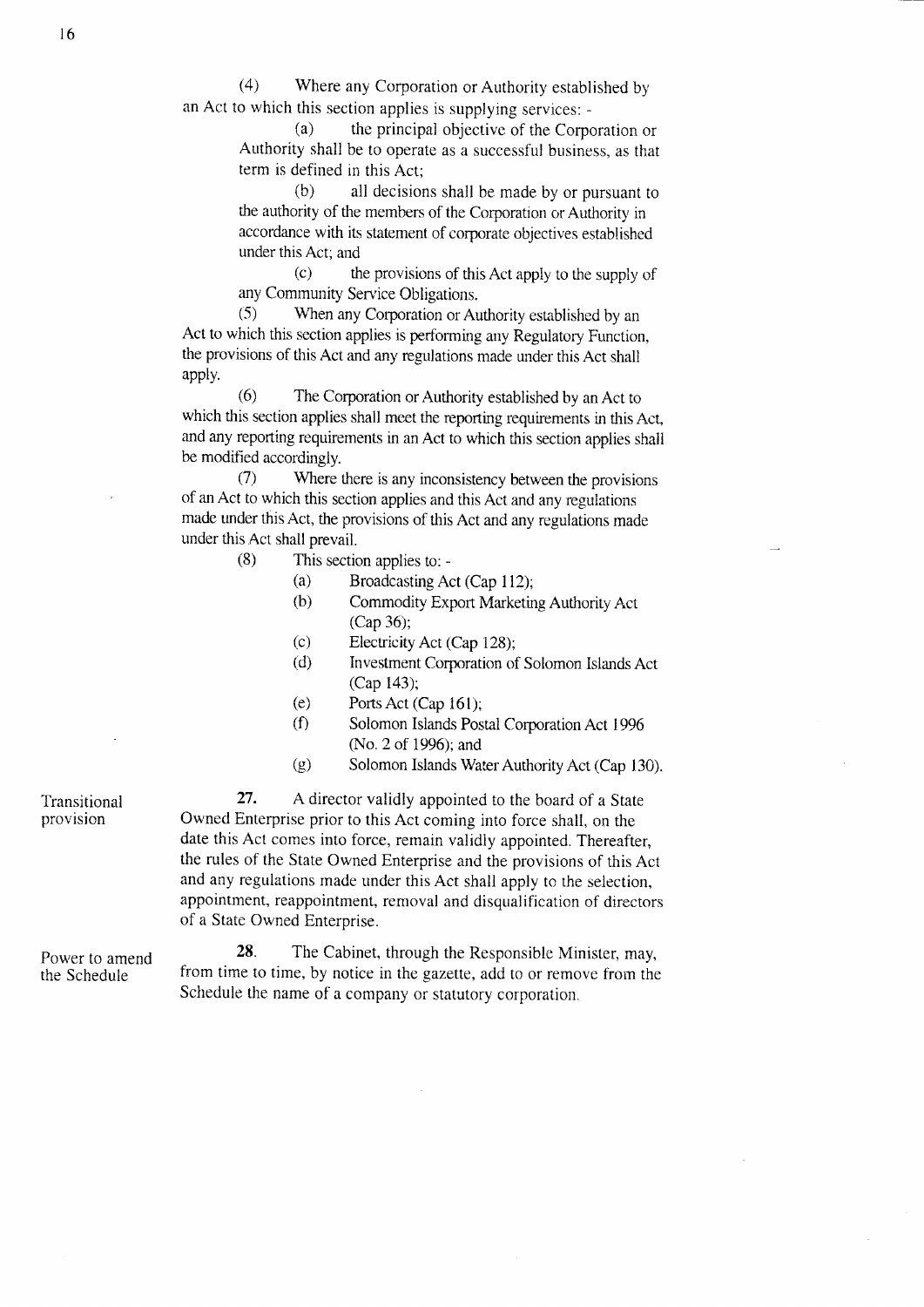## **SCHEDULE** (Section 2)

## STATE OWNED ENTERPRISES

- $(a)$ Commodities Export and Marketing Authority
- $(b)$ Investment Corporation of Solomon Islands
- Solomon Airlines Ltd  $(c)$
- Solomon Islands Broadcasting Corporation  $(d)$
- Solomon Islands Electricity Authority  $(e)$
- Solomon Islands Home Finance Ltd  $(f)$
- Solomon Islands Ports Authority  $(g)$
- Solomon Islands Postal Corporation  $(h)$
- Solomon Islands Water Authority  $(i)$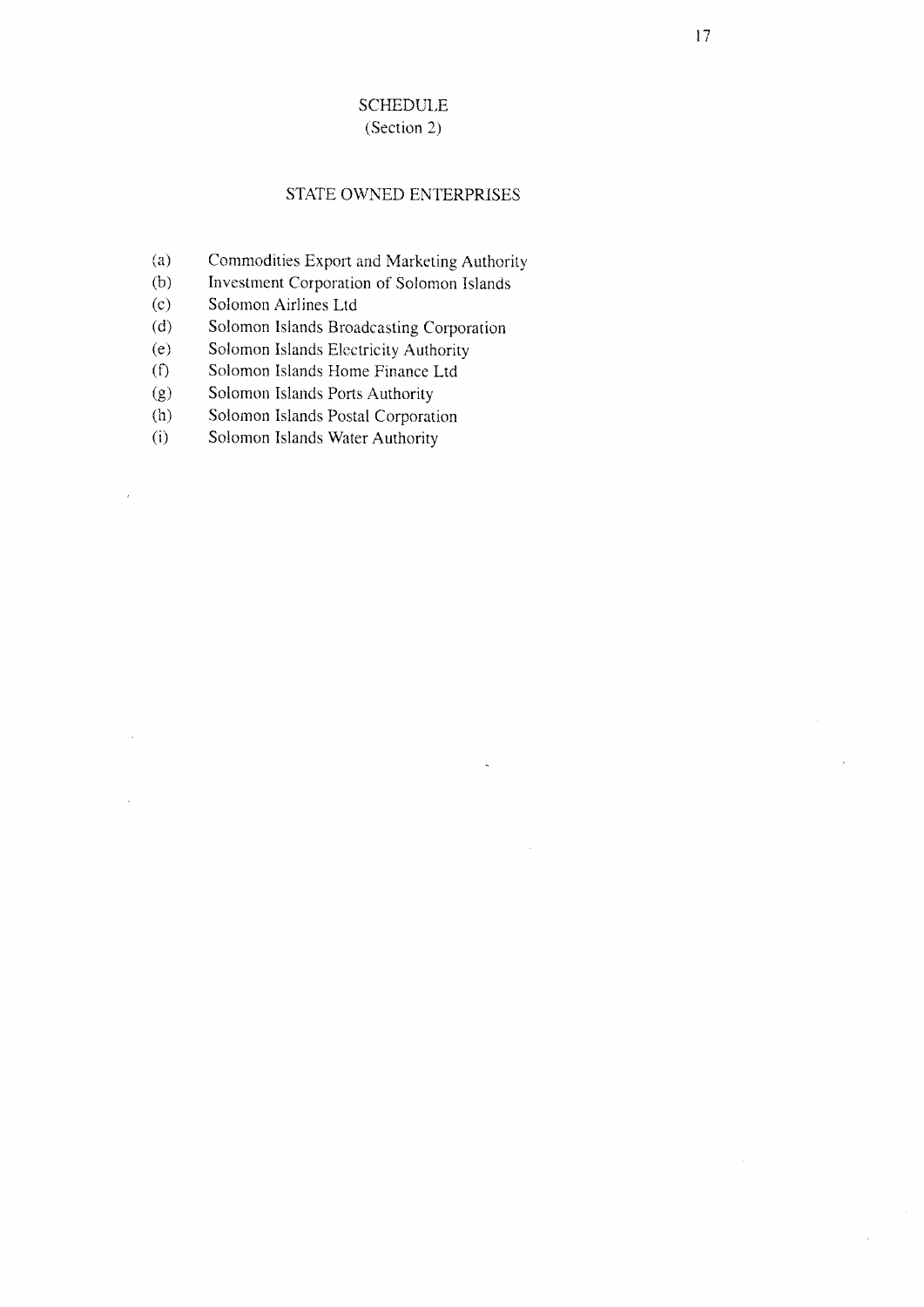# THE STATE OWNED ENTERPRISES BILL 2007

Objects and Reasons

The objective of this Bill is to promote improved performance of government trading activities, by specifying principles governing the operation of state enterprises; establishing requirements for the accountability of state enterprises, and the responsibilities of Ministers.

# MINISTER OF FINANCE AND TREASURY